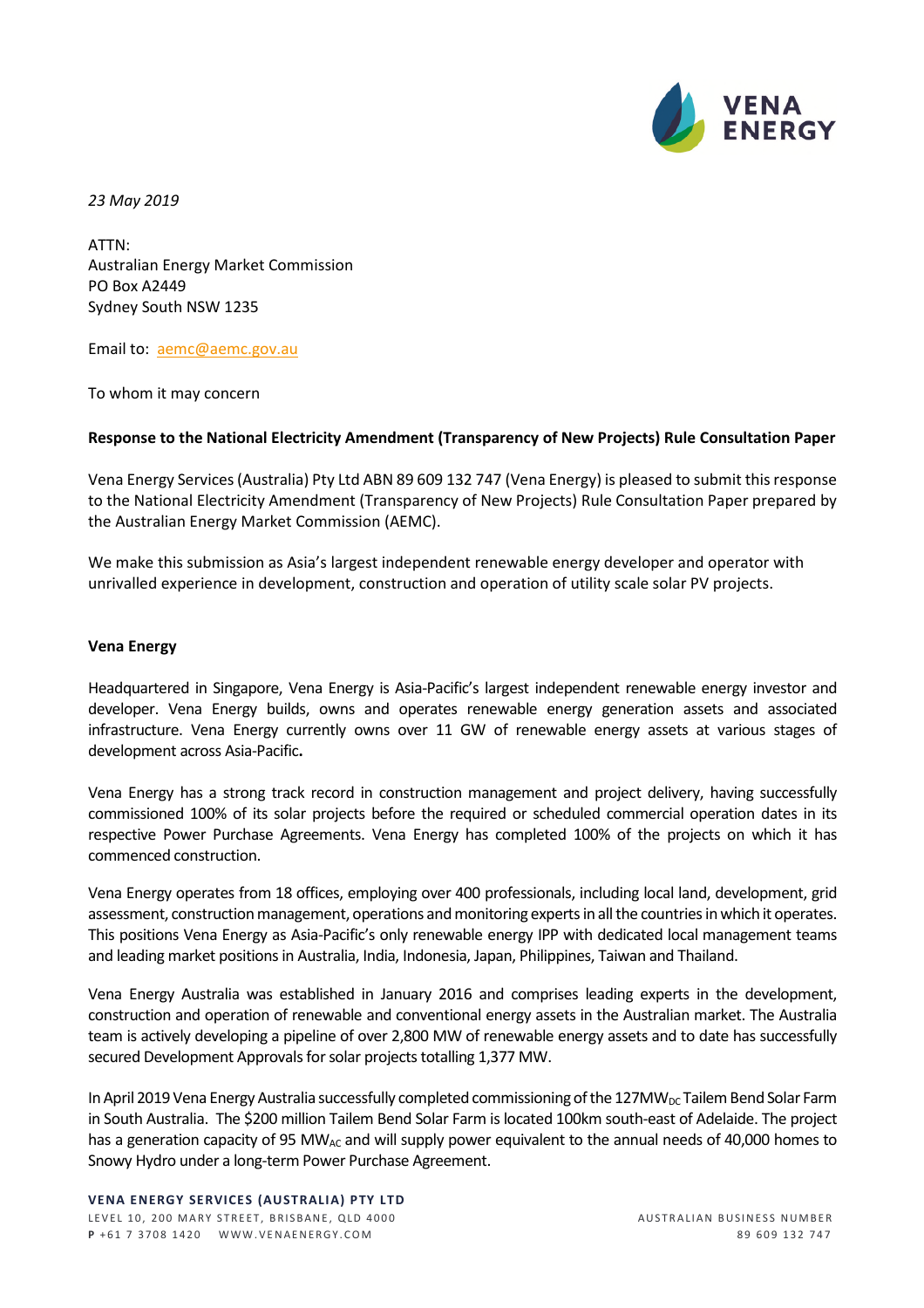

## **Background to the Proposed Rule Change**

The AEMC has received three rule change requests relating to the transparency of new projects in the National Electricity Market (NEM):

- On 15 December 2018 the Australian Energy Council (AEC) submitted a rule change request to the Commission seeking to increase the transparency of new projects and improve information provision in the NEM.
- On 31 December 2018 the Australian Energy Market Operator (AEMO) submitted a rule change request seeking to allow a developer to register as an intending participant for the purposes of building a gridscale generating system or an industrial development (e.g. a load), despite such a person never intending to register as market participant.
- On 15 March 2019 Energy Networks Australia submitted a rule change request seeking to explicitly allow transmission network service providers (TNSPs) to publish certain information they have received from connection applicants regarding new and proposed connections.
- Given the AEC, AEMO and Energy Networks Australia proposals similarly consider the transparency of information for new projects in the NEM, the AEMC has decided to consolidate the three proposed rule changes under section 93 of the National Electricity Law (NEL).

### **Vena Energy's Position on the Proposed Rule Change**

The National Electricity Objective as stated in the NEL is:

*"to promote efficient investment in, and efficient operation and use of, electricity services for the long term interests of consumers of electricity with respect to:* 

- *price, quality, safety and reliability and security of supply of electricity*
- *the reliability, safety and security of the national electricity system."*

Vena Energy is of the view that the proposed rule changes will assist in meeting the National Electricity Objective.

## As the AEC points out:

*"The price, quality, safety and security of electricity supply and the system will be enhanced by improving the breadth, accuracy and expediency of new generation project information, which supports market participants in driving efficiencies in planning, investments and operations for the long-term benefit of the consumer".* 

Specifically, the proposed rule changes will provide the following benefits:

- Increased provision of more accurate real time and prospective information to market participants will significantly enhance the efficient operation of the NEM.
- Access to up-to-date, reliable information by market participants can facilitate more efficient decision-making outcomes, resulting in lower costs for consumers.
- Enhanced coordination between prospective generation facilities and transmission network service providers will enable more efficient planning decisions and allocation of capital.